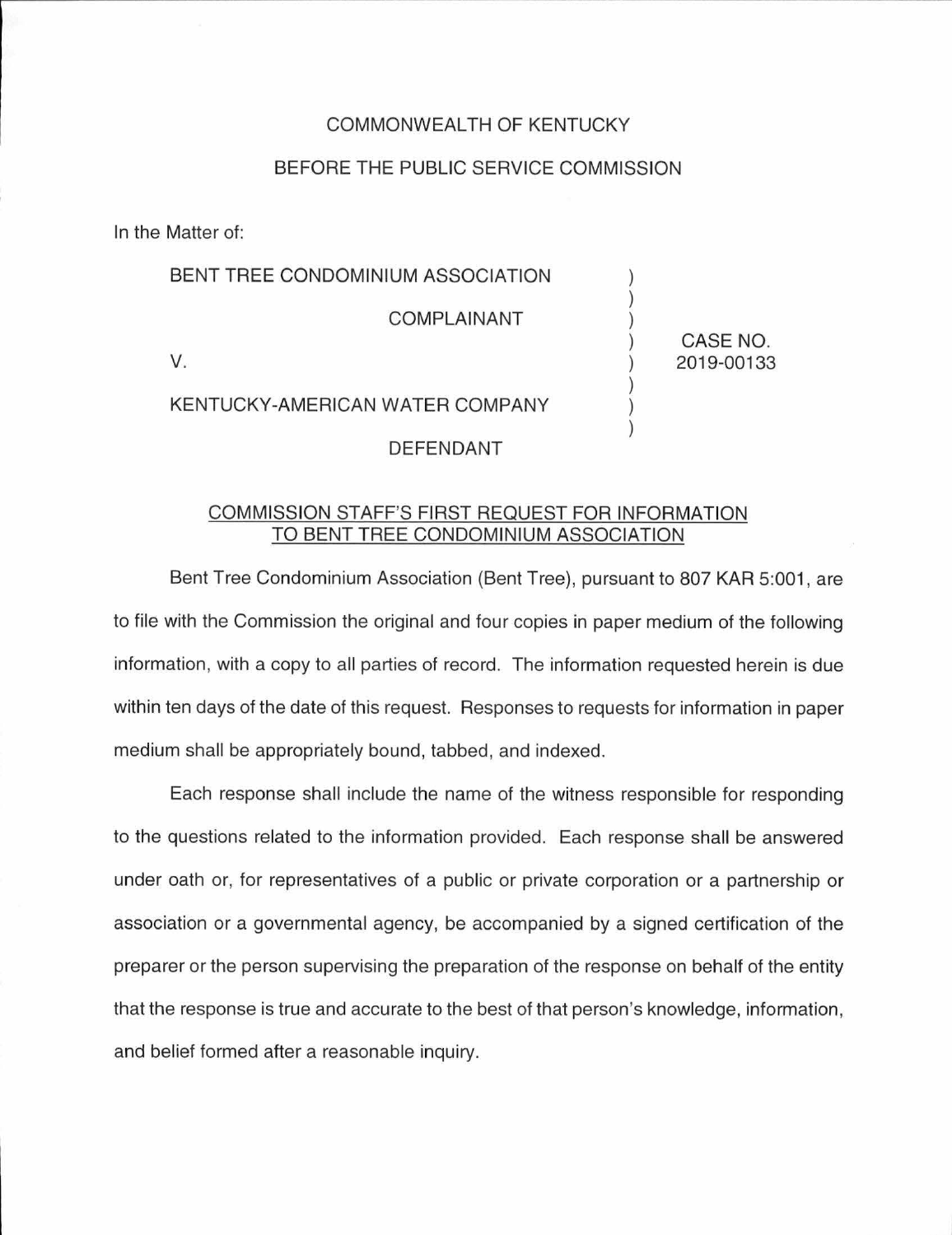Bent Tree shall make timely amendment to any prior response if Bent Tree obtains information which indicates that the response was incorrect when made or, though correct when made, is now incorrect in any material respect. For any request to which Bent Tree fails or refuses to furnish all or part of the requested information, Bent Tree shall provide a written explanation of the specific grounds for its failure to completely and precisely respond.

Careful attention shall be given to copied material to ensure that it is legible. When the requested information has been previously provided in this proceeding in the requested format, reference may be made to the specific location of that information in responding to this request. When applicable, the requested information shall be separately provided for total company operations and jurisdictional operations. When filing a paper containing personal information, Bent Tree shall, in accordance with 807 KAR 5:001, Section 4(10), encrypt or redact the paper so that personal information cannot be read.

1. Refer to Bent Tree's response to the Kentucky-American Water Company's (Kentucky-American) motion to dismiss. In its response, Bent Tree refers multiple times to the fact that the Kirklevington meter has been tested by Kentucky-American, the Commission, or an independent third party. Bent Tree appears to be hinting that Kentucky-American's testing of the meter is not accurate. State the basis for this belief.

2. In the formal complaint, Bent Tree refers to communications with Kentucky-American that took place by email. Provide copies of any email communication that has taken place with Kentucky-American from October 2017 to the present.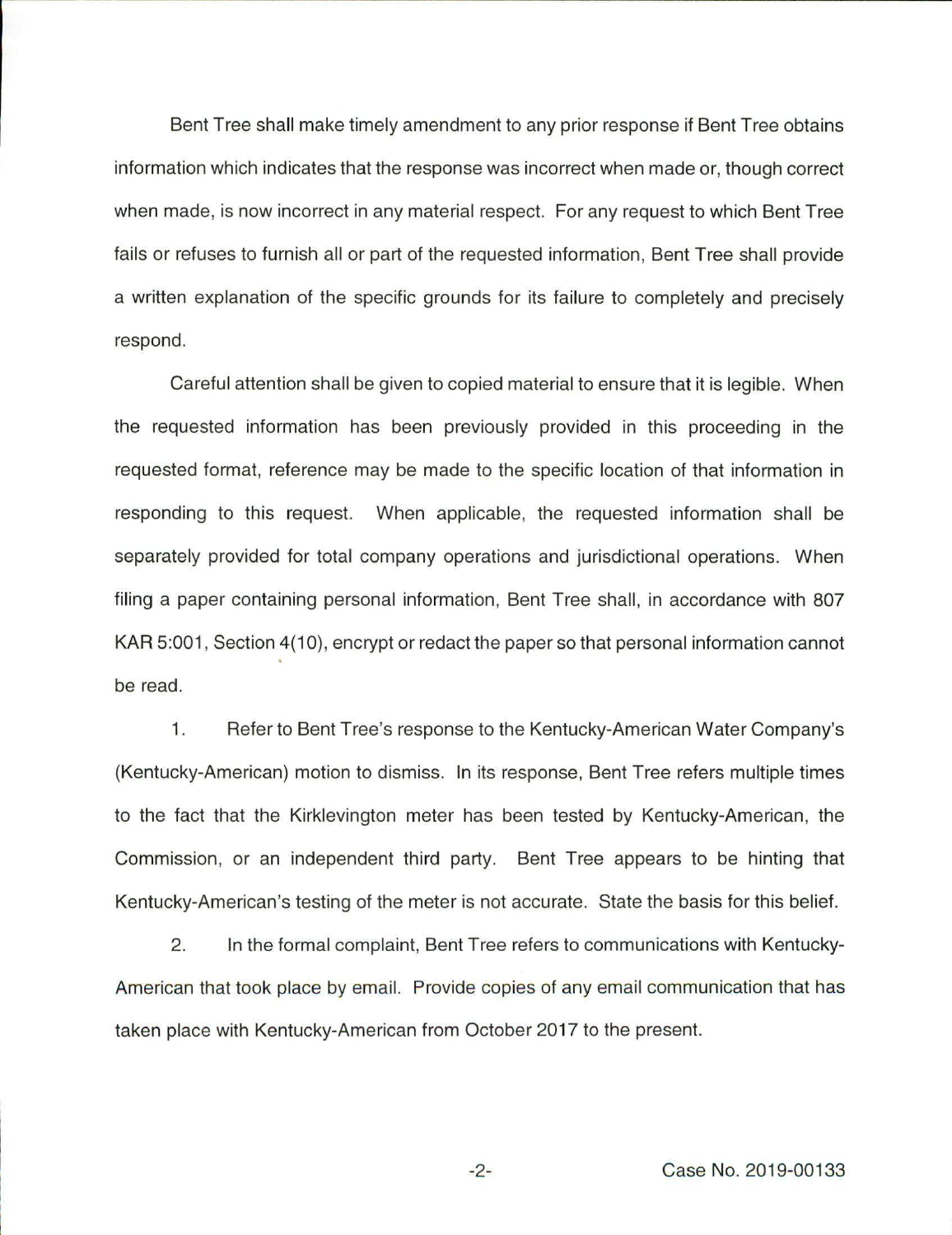-Gwen R. Pinson<br>Executive Director

Public Service Commission<br>P.O. Bok 615<br>Frankfort, KY 40602

 $DATA$  **JUN 2 7 2019** 

cc: Parties of Record